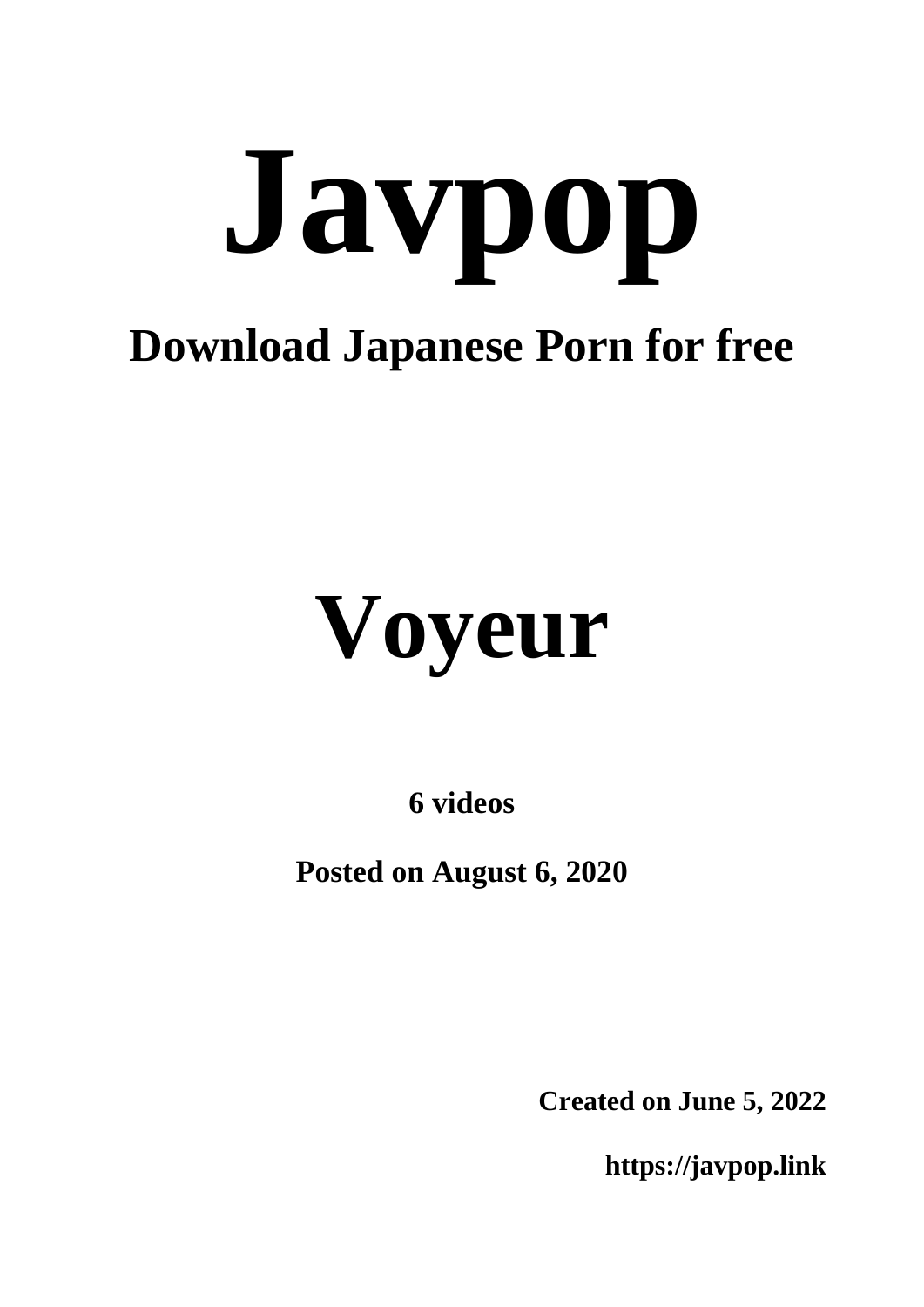#### GcolleSport\_97 20

## File Name: GcolleSport\_97\_riku\_20.mp4<br>File Size: 5.75 GB (6,184,451,667 bytes)<br>Resolution: 3840x2160<br>Duration: 00:16:27

**MPC-HC** 



## **Category Posted on**

| Rapidgator                                       |
|--------------------------------------------------|
| GcolleSport_97.part01.rar (File size: 555M byte) |
| GcolleSport_97.part02.rar (File size: 555M byte) |
| GcolleSport_97.part03.rar (File size: 555M byte) |
| GcolleSport_97.part04.rar (File size: 555M byte) |
| GcolleSport_97.part05.rar (File size: 555M byte) |
| GcolleSport_97.part06.rar (File size: 555M byte) |
| GcolleSport_97.part07.rar (File size: 555M byte) |
| GcolleSport_97.part08.rar (File size: 555M byte) |
| GcolleSport_97.part09.rar (File size: 555M byte) |
| GcolleSport_97.part10.rar (File size: 555M byte) |
| GcolleSport_97.part11.rar (File size: 348M byte) |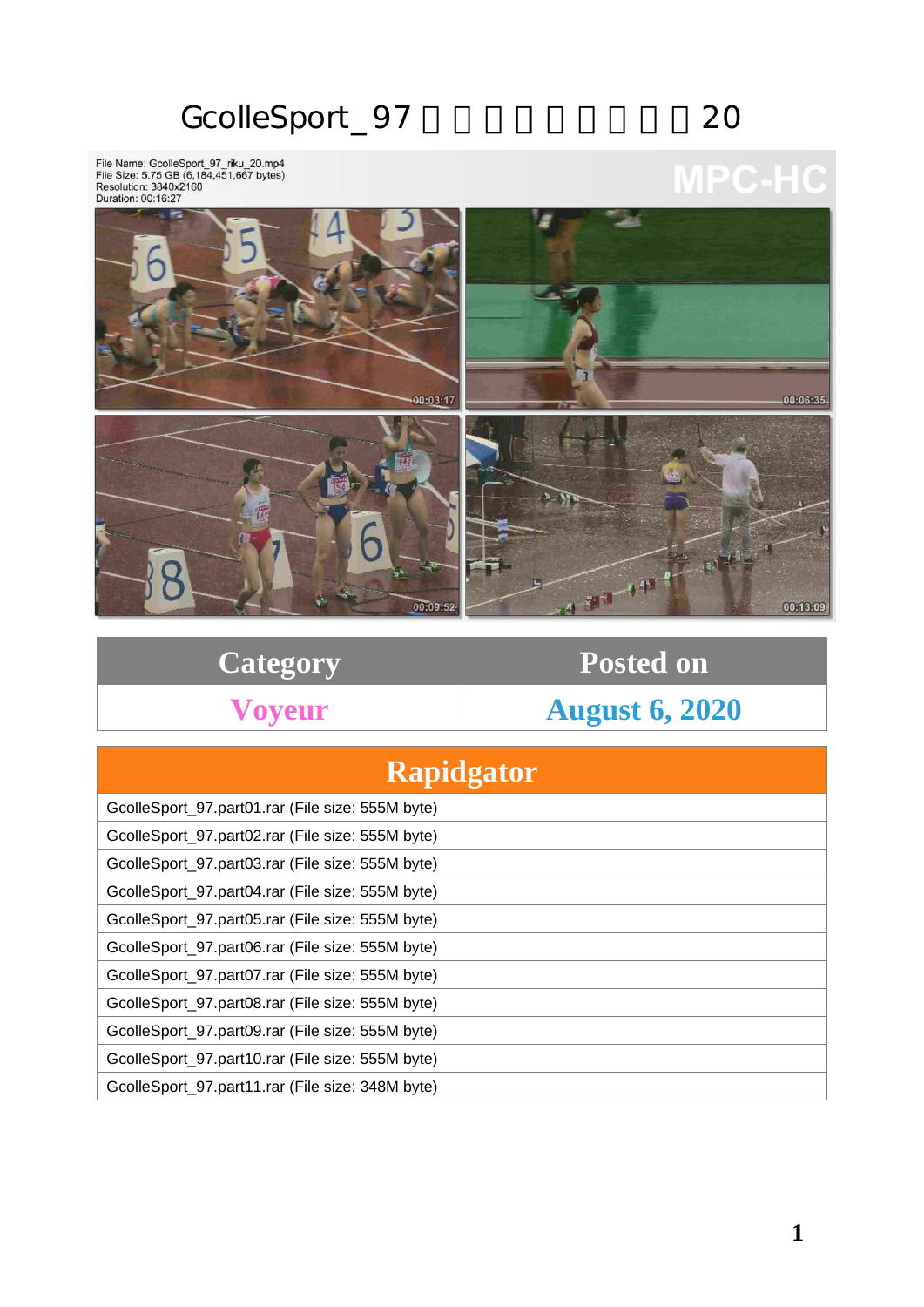## 4k20200703 JK

File Name: 4k20200703.mp4<br>File Size: 1.14 GB (1,231,358,390 bytes)<br>Resolution: 4000x3000<br>Duration: 00:07:46

# **MPC-HC** 00:01:33 00:03:06

00:04:40

| <b>Category</b> | <b>Posted on</b>      |
|-----------------|-----------------------|
| <b>Voyeur</b>   | <b>August 6, 2020</b> |

[4k20200703.part1.rar](http://rapidgator.net/file/73889d4d7510654b5d3157e1aa979f3b/4k20200703.part1.rar.html) (File size: 555M byte)

[4k20200703.part2.rar](https://rapidgator.net/file/e6ddbb13bd8584779c44a955b0a0b05a/4k20200703.part2.rar.html) (File size: 555M byte)

[4k20200703.part3.rar](https://rapidgator.net/file/bf7a30423db036a47b3169d2141a6e48/4k20200703.part3.rar.html) (File size: 64M byte)

00:06:13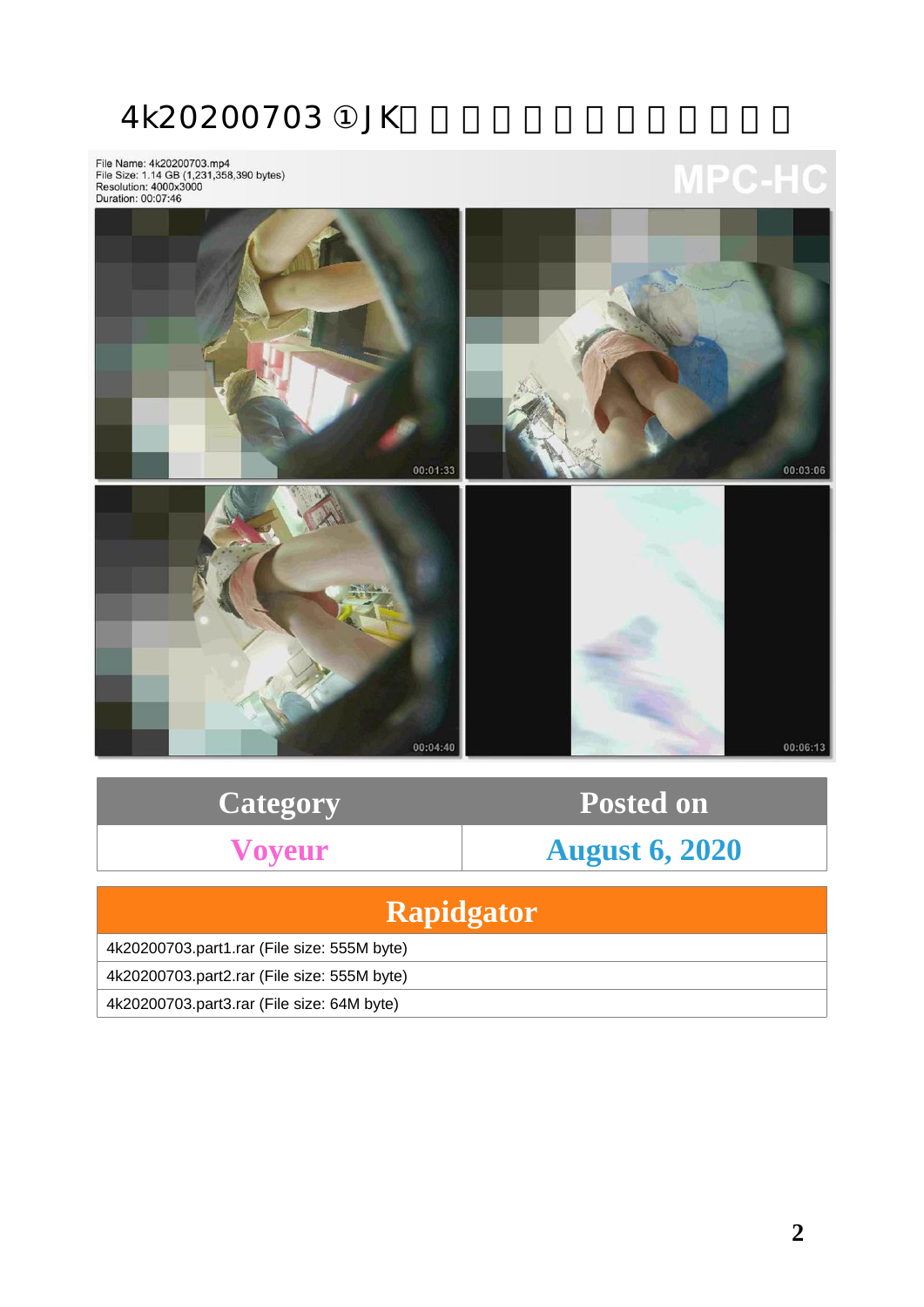#### GcolleSport\_98 20

# File Name: GcolleSport\_98\_動画だよ!ぶるぶるブルマ104 4K映像.mp4<br>File Size: 5.02 GB (5,398,362,318 bytes)<br>Resolution: 3840x2160<br>Duration: 00:14:13



## **Category Posted on**

| Rapidgator                                       |
|--------------------------------------------------|
| GcolleSport_98.part01.rar (File size: 555M byte) |
| GcolleSport_98.part02.rar (File size: 555M byte) |
| GcolleSport_98.part03.rar (File size: 555M byte) |
| GcolleSport_98.part04.rar (File size: 555M byte) |
| GcolleSport_98.part05.rar (File size: 555M byte) |
| GcolleSport_98.part06.rar (File size: 555M byte) |
| GcolleSport_98.part07.rar (File size: 555M byte) |
| GcolleSport_98.part08.rar (File size: 555M byte) |
| GcolleSport_98.part09.rar (File size: 555M byte) |
| GcolleSport_98.part10.rar (File size: 153M byte) |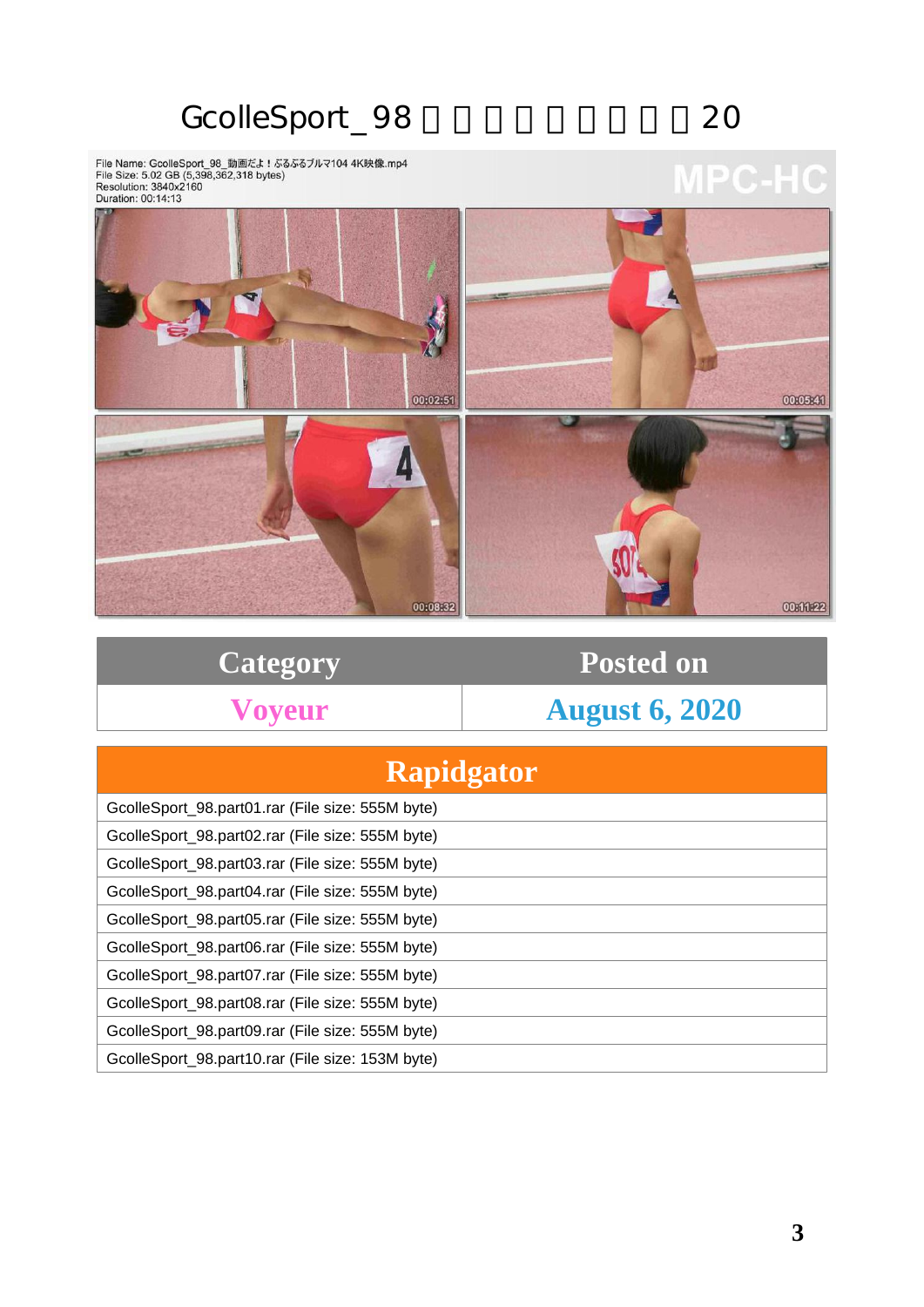## GcolleSport\_96 20



## **Category Posted on**

| Rapidgator                                      |
|-------------------------------------------------|
| GcolleSport_96.part1.rar (File size: 555M byte) |
| GcolleSport_96.part2.rar (File size: 555M byte) |
| GcolleSport_96.part3.rar (File size: 555M byte) |
| GcolleSport_96.part4.rar (File size: 555M byte) |
| GcolleSport_96.part5.rar (File size: 555M byte) |
| GcolleSport_96.part6.rar (File size: 555M byte) |
| GcolleSport_96.part7.rar (File size: 195M byte) |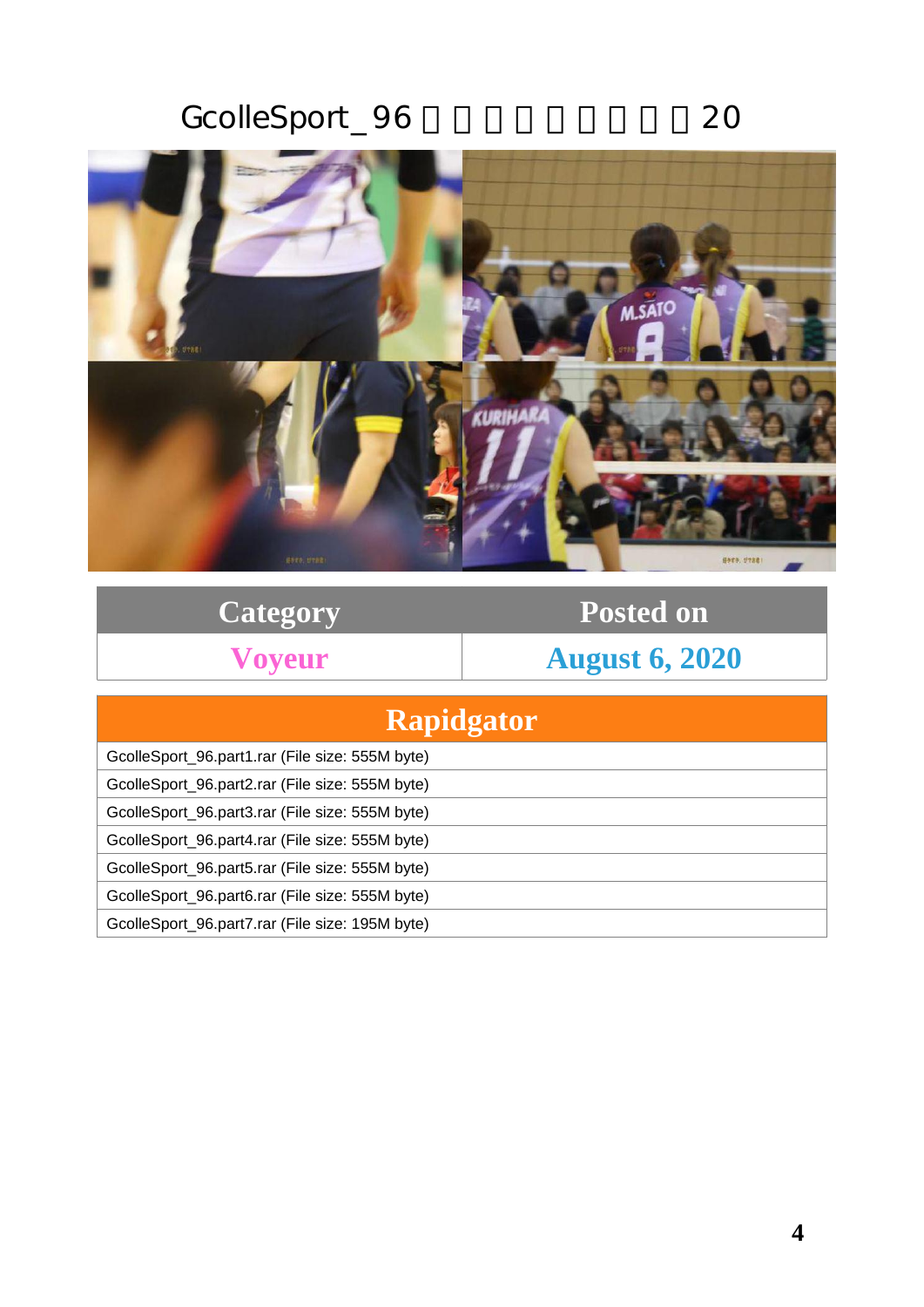## GcolleSport\_93 **The SecolleSport**

NEDERL

**Category Posted on [Voyeur](https://javpop.link/category/voyeur) [August 6, 2020](https://javpop.link/2020/08/06)**

 $(4)$ 

| Rapidgator                                      |
|-------------------------------------------------|
| GcolleSport_93.part1.rar (File size: 555M byte) |
| GcolleSport_93.part2.rar (File size: 555M byte) |
| GcolleSport_93.part3.rar (File size: 555M byte) |
| GcolleSport_93.part4.rar (File size: 182M byte) |